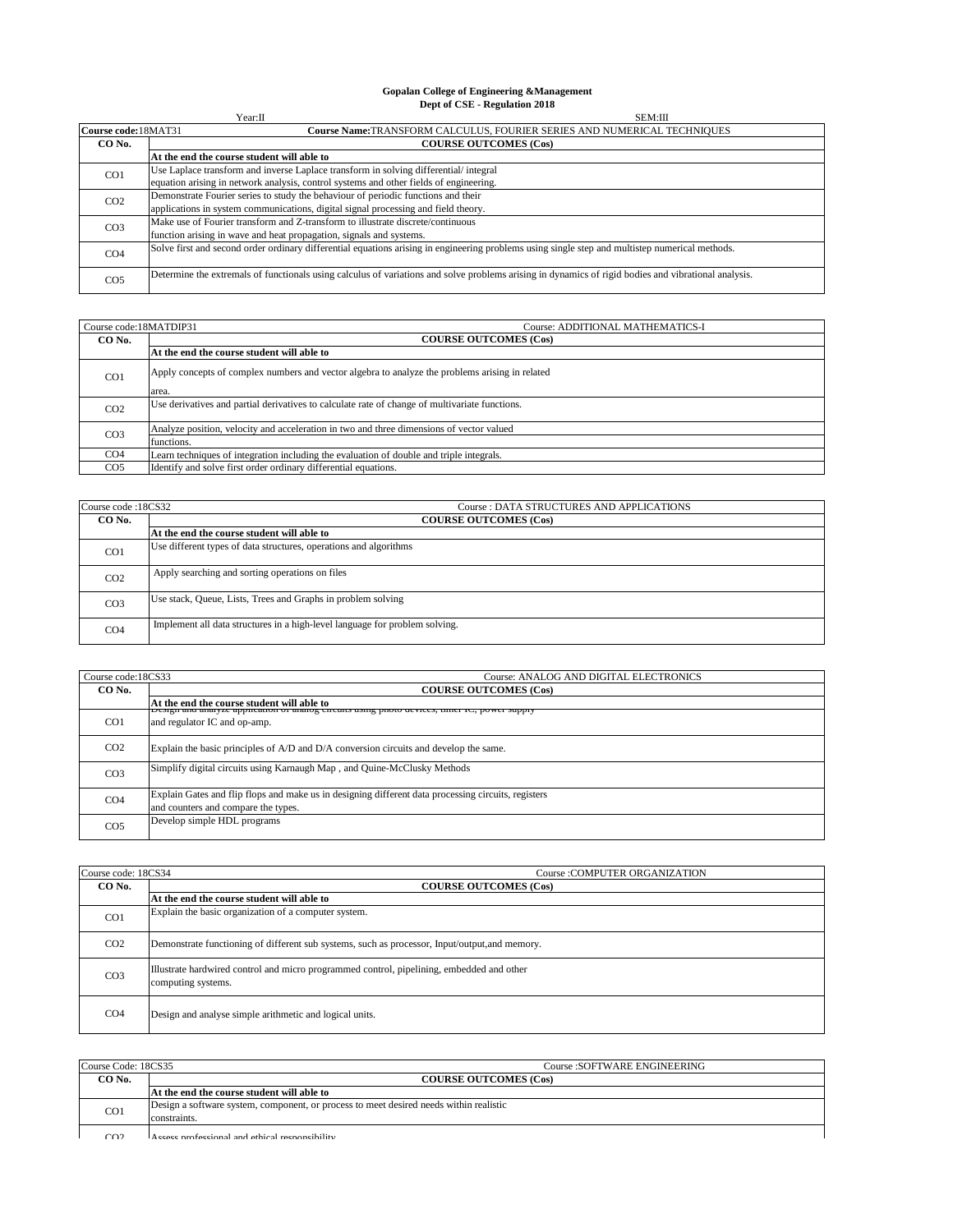| wu              | гхээсээ рготсээгонаг ана сансаг гезронэгонцү                                                                                  |
|-----------------|-------------------------------------------------------------------------------------------------------------------------------|
| CO <sub>3</sub> | Function on multi-disciplinary teams                                                                                          |
| CO <sub>4</sub> | Use the techniques, skills, and modern engineering tools necessary for engineering practice                                   |
| CO <sub>5</sub> | Analyze, design, implement, verify, validate, implement, apply, and maintain software systems or<br>parts of software systems |

| Course code: 18CS36<br>Course: DISCRETE MATHEMATICAL STRUCTURES |                                                                                             |
|-----------------------------------------------------------------|---------------------------------------------------------------------------------------------|
| CO No.                                                          | <b>COURSE OUTCOMES (Cos)</b>                                                                |
|                                                                 | At the end the course student will able to                                                  |
| CO <sub>1</sub>                                                 | Use propositional and predicate logic in knowledge representation and truth verification.   |
| CO <sub>2</sub>                                                 | Demonstrate the application of discrete structures in different fields of computer science. |
| CO <sub>3</sub>                                                 | Solve problems using recurrence relations and generating functions.                         |
| CO <sub>4</sub>                                                 | Application of different mathematical proofs techniques in proving theorems in the courses. |
| CO <sub>5</sub>                                                 | Compare graphs, trees and their applications.                                               |

| Course code:18CSL37<br>Course : ANALOG AND DIGITAL ELECTRONICS LABORATORY |                                                                                                                                                                                                                                                                                 |
|---------------------------------------------------------------------------|---------------------------------------------------------------------------------------------------------------------------------------------------------------------------------------------------------------------------------------------------------------------------------|
| CO No.                                                                    | <b>COURSE OUTCOMES (Cos)</b>                                                                                                                                                                                                                                                    |
|                                                                           | At the end the course student will able to                                                                                                                                                                                                                                      |
| CO <sub>1</sub>                                                           | Use appropriate design equations / methods to design the given circuit.                                                                                                                                                                                                         |
| CO <sub>2</sub>                                                           | Examine and verify the design of both analog and digital circuits using simulators.                                                                                                                                                                                             |
| CO <sub>3</sub>                                                           | Make us of electronic components, ICs, instruments and tools for design and testing of circuits<br>for the given the appropriate inputs.                                                                                                                                        |
| CO <sub>4</sub>                                                           | Compile a laboratory journal which includes; aim, tool/instruments/software/components used,<br>design equations used and designs, schematics, program listing, procedure followed, relevant theory, results as graphs and tables, interpreting and concluding the<br>findings. |

| Course code:18CSL38<br>Course: DATA STRUCTURES LABORATORY |                                                                                                                |
|-----------------------------------------------------------|----------------------------------------------------------------------------------------------------------------|
| CO No.                                                    | <b>COURSE OUTCOMES (Cos)</b>                                                                                   |
|                                                           | At the end the course student will able to                                                                     |
| CO <sub>1</sub>                                           | Analyze and Compare various linear and non-linear data structures                                              |
| CO <sub>2</sub>                                           | Code, debug and demonstrate the working nature of different types of data structures and their<br>applications |
| CO <sub>3</sub>                                           | Implement, analyze and evaluate the searching and sorting algorithms                                           |
| CO <sub>4</sub>                                           | Choose the appropriate data structure for solving real world problems                                          |

|                                                                                      | Year:II<br>SEM:IV                                                                                                           |  |
|--------------------------------------------------------------------------------------|-----------------------------------------------------------------------------------------------------------------------------|--|
| Course:COMPLEX ANALYSIS, PROBABILITY AND STATISTICAL METHODS<br>Course code: 18MAT41 |                                                                                                                             |  |
| CO No.                                                                               | <b>COURSE OUTCOMES (Cos)</b>                                                                                                |  |
|                                                                                      | At the end the course student will able to                                                                                  |  |
| CO <sub>1</sub>                                                                      | Use the concepts of analytic function and complex potentials to solve the problems arising in electromagnetic field theory. |  |
|                                                                                      | Utilize conformal transformation and complex integral arising in aerofoil theory, fluid flow                                |  |
| CO <sub>2</sub>                                                                      | visualization and image processing.                                                                                         |  |
|                                                                                      | Apply discrete and continuous probability distributions in analyzing the probability models                                 |  |
| CO <sub>3</sub>                                                                      | arising in engineering field.                                                                                               |  |
|                                                                                      | Make use of the correlation and regression analysis to fit a suitable mathematical model for                                |  |
| CO <sub>4</sub>                                                                      | the statistical data.                                                                                                       |  |
|                                                                                      | Construct joint probability distributions and demonstrate the validity of testing the                                       |  |
| CO <sub>5</sub>                                                                      | hypothesis.                                                                                                                 |  |

| Course code:18MATDIP41 | Course: ADDITIONAL MATHEMATICS - II                                                     |
|------------------------|-----------------------------------------------------------------------------------------|
| CO No.                 | <b>COURSE OUTCOMES (Cos)</b>                                                            |
|                        | At the end the course student will able to                                              |
| CO <sub>1</sub>        | Solve systems of linear equations using matrix algebra.                                 |
| CO <sub>2</sub>        | Apply the knowledge of numerical methods in modelling and solving engineering problems. |
| CO <sub>3</sub>        | Make use of analytical methods to solve higher order differential equations.            |
| CO <sub>4</sub>        | Classify partial differential equations and solve them by exact methods.                |
| CO <sub>5</sub>        | Apply elementary probability theory and solve related problems.                         |

| Course code:18CS42 | Course: DESIGN AND ANALYSIS OF ALGORITHMS                                           |  |
|--------------------|-------------------------------------------------------------------------------------|--|
| Outcomes           |                                                                                     |  |
|                    |                                                                                     |  |
| CO <sub>1</sub>    | Describe computational solution to well known problems like searching, sorting etc. |  |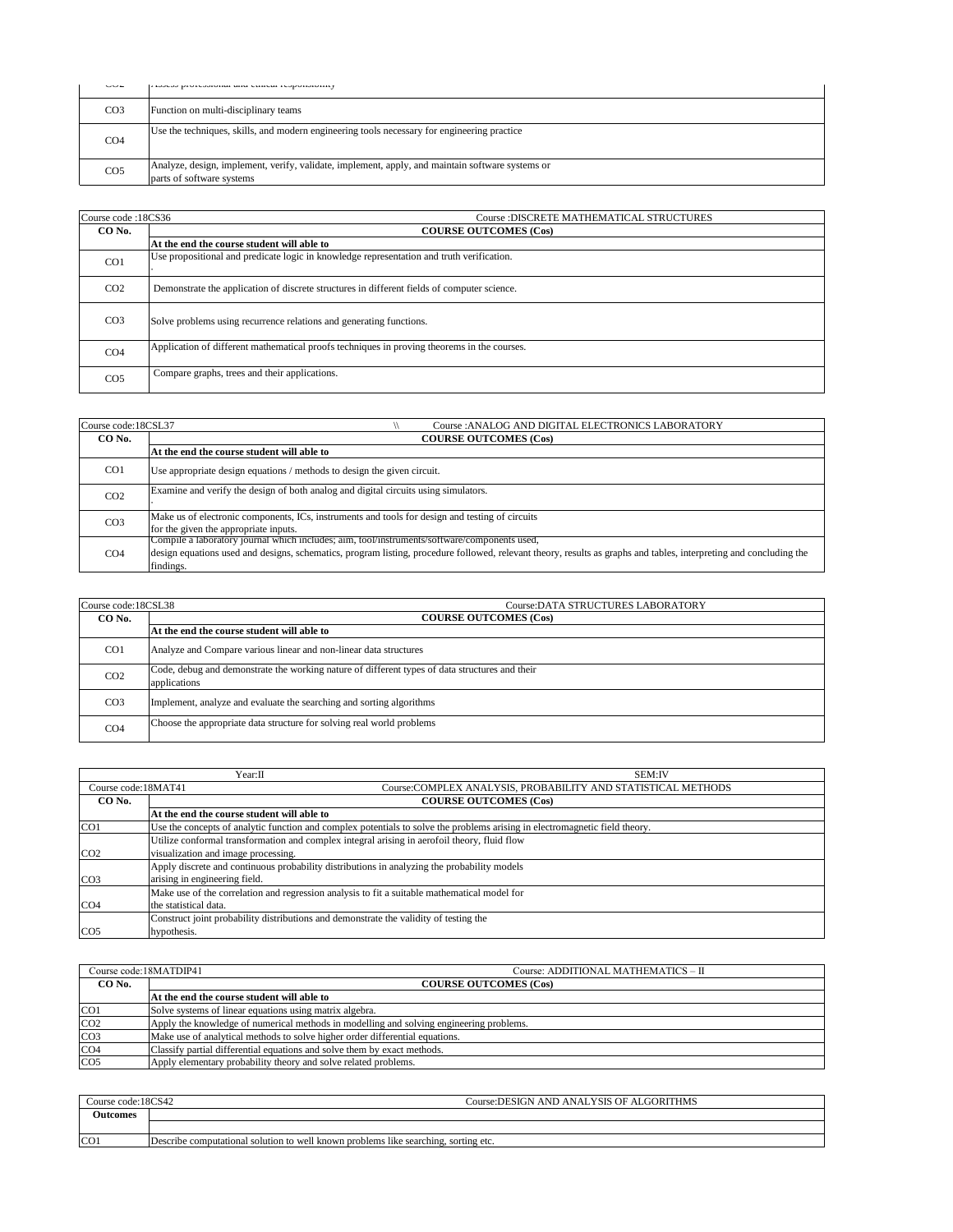| $\sim$<br>ĊÜ. | algorithms.<br>comp<br>utational<br>dit.<br>±stimate the<br>complexity                                                                         |
|---------------|------------------------------------------------------------------------------------------------------------------------------------------------|
| CO3           | lom<br>nroh<br>strategie<br>'olving.<br>$\sim$<br>210 <sup>2</sup><br>$+$ $-$<br>Devis<br>using<br>rıthm<br>appr<br>algor<br>des<br>.uate<br>. |

| Course code:18CS43 | Course:OPERATING SYSTEMS                                                       |  |
|--------------------|--------------------------------------------------------------------------------|--|
| CO No.             | <b>COURSE OUTCOMES (Cos)</b>                                                   |  |
|                    | At the end the course student will able to                                     |  |
| CO1                | Demonstrate need for OS and different types of OS                              |  |
| CO <sub>2</sub>    | Apply suitable techniques for management of different resources                |  |
| CO <sub>3</sub>    | Use processor, memory, storage and file system commands                        |  |
| CO <sub>4</sub>    | Realize the different concepts of OS in platform of usage through case studies |  |

| Course code:18CS44 | Course: MICROCONTROLLER AND EMBEDDED SYSTEMS                                                                                          |  |
|--------------------|---------------------------------------------------------------------------------------------------------------------------------------|--|
| CO No.             | <b>COURSE OUTCOMES (Cos)</b>                                                                                                          |  |
|                    | At the end the course student will able to                                                                                            |  |
| CO <sub>1</sub>    | Describe the architectural features and instructions of ARM microcontroller                                                           |  |
| CO <sub>2</sub>    | Apply the knowledge gained for Programming ARM for different applications.                                                            |  |
| CO <sub>3</sub>    | Interface external devices and I/O with ARM microcontroller.                                                                          |  |
| CO <sub>4</sub>    | Interpret the basic hardware components and their selection method based on the characteristics and attributes of an embedded system. |  |
| CO <sub>5</sub>    | Develop the hardware /software co-design and firmware design approaches.                                                              |  |
| CO <sub>6</sub>    | Demonstrate the need of real time operating system for embedded system applications                                                   |  |

| Course code:18CS45 | <b>Course: OBJECT ORIENTED CONCEPTS</b>                                                                                                              |  |
|--------------------|------------------------------------------------------------------------------------------------------------------------------------------------------|--|
| CO No.             | <b>COURSE OUTCOMES (Cos)</b>                                                                                                                         |  |
|                    | At the end the course student will able to                                                                                                           |  |
| CO <sub>1</sub>    | Explain the object-oriented concepts and JAVA.                                                                                                       |  |
| CO <sub>2</sub>    | Develop computer programs to solve real world problems in Java.                                                                                      |  |
| CO <sub>3</sub>    | Develop simple GUI interfaces for a computer program to interact with users, and to understand the event-based GUI handling principles using swings. |  |

| Course code:18CS46 | Course: DATA COMMUNICATION                                       |  |
|--------------------|------------------------------------------------------------------|--|
| CO No.             | <b>COURSE OUTCOMES (Cos)</b>                                     |  |
|                    | At the end the course student will able to                       |  |
| CO <sub>1</sub>    | Explain the various components of data communication.            |  |
| CO <sub>2</sub>    | Explain the fundamentals of digital communication and switching. |  |
| CO <sub>3</sub>    | Compare and contrast data link laver protocols.                  |  |
| CO <sub>4</sub>    | Summarize IEEE 802.xx standards                                  |  |

| Course code:18CSL47 | Course:DESIGN AND ANALYSIS OF ALGORITHMS LABORATORY                                                             |  |
|---------------------|-----------------------------------------------------------------------------------------------------------------|--|
| CO No.              | <b>COURSE OUTCOMES (Cos)</b>                                                                                    |  |
|                     | At the end the course student will able to                                                                      |  |
| CO1                 | Design algorithms using appropriate design techniques (brute-force, greedy, dynamic programming, etc.)          |  |
| CO <sub>2</sub>     | Implement a variety of algorithms such assorting, graph related, combinatorial, etc., in a high level language. |  |
| CO <sub>3</sub>     | Analyze and compare the performance of algorithms using language features.                                      |  |
| CO <sub>4</sub>     | Apply and implement learned algorithm design techniques and data structures to solve real-world problems.       |  |

| Course code:18CSL48 | Course:MICROCONTROLLER AND EMBEDDED SYSTEMS LABORATORY                                                                                             |  |
|---------------------|----------------------------------------------------------------------------------------------------------------------------------------------------|--|
| <b>Outcomes</b>     |                                                                                                                                                    |  |
|                     |                                                                                                                                                    |  |
| CO <sub>1</sub>     | Develop and test program using ARM7TDMI/LPC2148                                                                                                    |  |
| CO <sub>2</sub>     | Conduct the following experiments on an ARM7TDMI/LPC2148 evaluation board using evaluation version of Embedded 'C' & Keil Uvision-4 tool/compiler. |  |

|                    | Year:III<br><b>SEM:V</b>                                                                                                |  |
|--------------------|-------------------------------------------------------------------------------------------------------------------------|--|
| Course code:18CS51 | Course: MANAGEMENT AND ENTREPRENEURSHIP FOR IT INDUSTRY                                                                 |  |
| CO <sub>No.</sub>  | <b>COURSE OUTCOMES (Cos)</b>                                                                                            |  |
|                    | At the end the course student will able to                                                                              |  |
| CO <sub>1</sub>    | Define management, organization, entrepreneur, planning, staffing, ERP and outline their importance in entrepreneurship |  |
| CO <sub>2</sub>    | Utilize the resources available effectively through ERP                                                                 |  |
| CO <sub>3</sub>    | Make use of IPRs and institutional support in entrepreneurship                                                          |  |

| Course code:18CS52 | Course: COMPUTER NETWORKS AND SECURITY                                    |  |
|--------------------|---------------------------------------------------------------------------|--|
| CO No.             | <b>COURSE OUTCOMES (Cos)</b>                                              |  |
|                    | At the end the course student will able to                                |  |
| CO <sub>1</sub>    | Explain principles of application layer protocols                         |  |
| CO <sub>2</sub>    | Recognize transport layer services and infer UDP and TCP protocols        |  |
| CO <sub>3</sub>    | Classify routers, IP and Routing Algorithms in network layer              |  |
| CO <sub>4</sub>    | Understand the Wireless and Mobile Networks covering IEEE 802.11 Standard |  |
| CO <sub>5</sub>    | Describe Multimedia Networking and Network Management                     |  |

| 00005<br>Course code:18CS55 |                                            | <b>SYSTEM</b><br>"ABASE-<br>. MANAGEME<br>Course:DAT |
|-----------------------------|--------------------------------------------|------------------------------------------------------|
| CO No.                      |                                            | OUTCOMES (Cos)<br><b>COURSE</b>                      |
|                             | ،t the end the course student will able to |                                                      |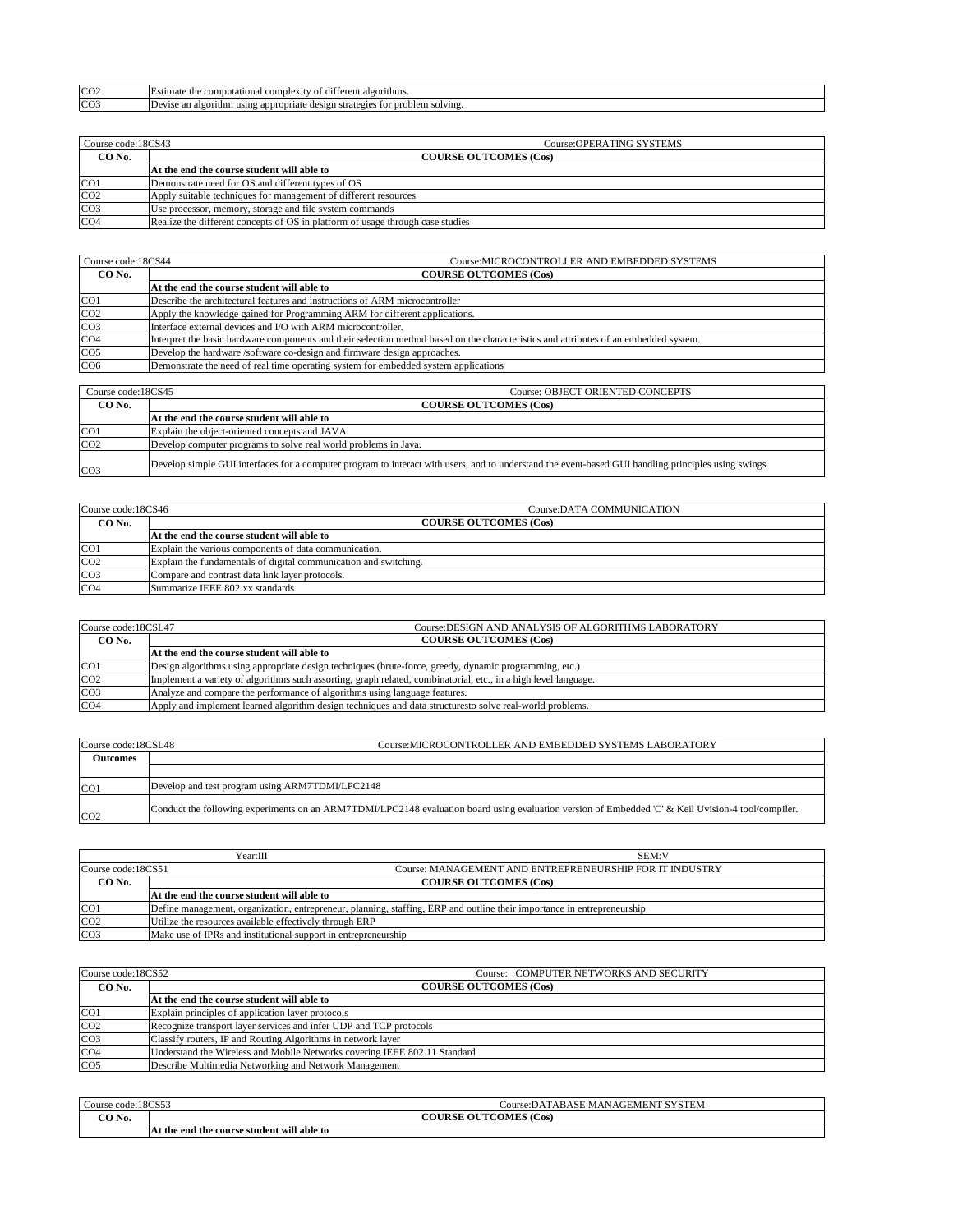| CO <sub>1</sub> | Identify, analyze and define database objects, enforce integrity constraints on a database using RDBMS |  |
|-----------------|--------------------------------------------------------------------------------------------------------|--|
| CO <sub>2</sub> | Use Structured Query Language (SQL) for database manipulation.                                         |  |
| CO <sub>3</sub> | Design and build simple database systems                                                               |  |
| CO <sub>4</sub> | Develop application to interact with databases.                                                        |  |

| Course code:18CS54<br>Course: AUTOMATA THEORY AND COMPUTABILITY |                                                                                                                                                             |  |
|-----------------------------------------------------------------|-------------------------------------------------------------------------------------------------------------------------------------------------------------|--|
| CO No.                                                          | <b>COURSE OUTCOMES (Cos)</b>                                                                                                                                |  |
|                                                                 | At the end the course student will able to                                                                                                                  |  |
| CO <sub>1</sub>                                                 | Acquire fundamental understanding of the core concepts in automata theory and Theory of Computation                                                         |  |
| CO <sub>2</sub>                                                 | Learn how to translate between different models of Computation (e.g., Deterministic and Non-deterministic and Software models).                             |  |
|                                                                 | Design Grammars and Automata (recognizers) for different language classes and become knowledgeable about restricted models of Computation (Regular, Context |  |
| CO <sub>3</sub>                                                 | Free) and their relative powers.                                                                                                                            |  |
| CO <sub>4</sub>                                                 | Develop skills in formal reasoning and reduction of a problem to a formal model, with an emphasis on semantic precision and conciseness.                    |  |
| CO <sub>5</sub>                                                 | Classify a problem with respect to different models of Computation.                                                                                         |  |

| Course code:18CS55 | Course: APPLICATION DEVELOPMENT USING PYTHON                                                |  |
|--------------------|---------------------------------------------------------------------------------------------|--|
| CO No.             | <b>COURSE OUTCOMES (Cos)</b>                                                                |  |
|                    | At the end the course student will able to                                                  |  |
| CO <sub>1</sub>    | Demonstrate proficiency in handling of loops and creation of functions.                     |  |
| CO <sub>2</sub>    | Identify the methods to create and manipulate lists, tuples and dictionaries.               |  |
| CO <sub>3</sub>    | Discover the commonly used operations involving regular expressions and file system.        |  |
| CO <sub>4</sub>    | Interpret the concepts of Object-Oriented Programming as used in Python.                    |  |
| CO <sub>5</sub>    | Determine the need for scraping websites and working with CSV, JSON and other file formats. |  |

| Course code:18CS56<br>Course: UNIX PROGRAMMING |                                                                  |  |
|------------------------------------------------|------------------------------------------------------------------|--|
| CO No.                                         | <b>COURSE OUTCOMES (Cos)</b>                                     |  |
|                                                | At the end the course student will able to                       |  |
| CO <sub>1</sub>                                | Explain Unix Architecture, File system and use of Basic Commands |  |
| CO <sub>2</sub>                                | Illustrate Shell Programming and to write Shell Scripts          |  |
| CO <sub>3</sub>                                | Categorize, compare and make use of Unix System Calls            |  |
| CO <sub>4</sub>                                | Build an application/service over a Unix system.                 |  |

| Course:COMPUTER NETWORK LABORATORY<br>Course code:18CSL57 |                                                                                                 |  |
|-----------------------------------------------------------|-------------------------------------------------------------------------------------------------|--|
| CO No.                                                    | <b>COURSE OUTCOMES (Cos)</b>                                                                    |  |
|                                                           | At the end the course student will able to                                                      |  |
| CO <sub>1</sub>                                           | Analyze and Compare various networking protocols.                                               |  |
| CO <sub>2</sub>                                           | Demonstrate the working of different concepts of networking.                                    |  |
| CO <sub>3</sub>                                           | Implement, analyze and evaluate networking protocols in NS2 / NS3 and JAVA programming language |  |

| Course code:18CSL58<br>Course:DBMS LABORATORY WITH MINI PROJECT |                                                                           |  |
|-----------------------------------------------------------------|---------------------------------------------------------------------------|--|
| CO <sub>No.</sub>                                               | <b>COURSE OUTCOMES (Cos)</b>                                              |  |
|                                                                 | At the end the course student will able to                                |  |
| CO <sub>1</sub>                                                 | Create, Update and query on the database.                                 |  |
| CO <sub>2</sub>                                                 | Demonstrate the working of different concepts of DBMS                     |  |
| CO <sub>3</sub>                                                 | Implement, analyze and evaluate the project developed for an application. |  |

|                    | Year:Ⅲ                                                                            | <b>SEM:VI</b>                         |
|--------------------|-----------------------------------------------------------------------------------|---------------------------------------|
| Course code:18CS61 |                                                                                   | Course: SYSTEM SOFTWARE AND COMPILERS |
| CO <sub>No.</sub>  | <b>COURSE OUTCOMES (Cos)</b>                                                      |                                       |
|                    | At the end the course student will able to                                        |                                       |
| CO <sub>1</sub>    | Explain system software                                                           |                                       |
| CO <sub>2</sub>    | Design and develop lexical analyzers, parsers and code generators                 |                                       |
| CO <sub>3</sub>    | Utilize lex and yacc tools for implementing different concepts of system software |                                       |

| Course code:18CS62 | Course: COMUTER GRAPHICS AND VISUALIZATION                                                              |  |
|--------------------|---------------------------------------------------------------------------------------------------------|--|
| CO No.             | <b>COURSE OUTCOMES (Cos)</b>                                                                            |  |
|                    | At the end the course student will able to                                                              |  |
| CO <sub>1</sub>    | Design and implement algorithms for 2D graphics primitives and attributes.                              |  |
| CO <sub>2</sub>    | Illustrate Geometric transformations on both 2D and 3D objects.                                         |  |
| CO <sub>3</sub>    | Apply concepts of clipping and visible surface detection in 2D and 3D viewing, and Illumination Models. |  |
| CO <sub>4</sub>    | Decide suitable hardware and software for developing graphics packages using OpenGL.                    |  |

| Course code:18CS63<br>Course: WEB TECHNOLOGY AND ITS APPLICATIONS |                                                                                                                                  |  |
|-------------------------------------------------------------------|----------------------------------------------------------------------------------------------------------------------------------|--|
| CO No.                                                            | <b>COURSE OUTCOMES (Cos)</b>                                                                                                     |  |
|                                                                   | At the end the course student will able to                                                                                       |  |
| CO <sub>1</sub>                                                   | Adapt HTML and CSS syntax and semantics to build web pages.                                                                      |  |
| CO <sub>2</sub>                                                   | Construct and visually format tables and forms using HTML and CSS                                                                |  |
| CO <sub>3</sub>                                                   | Develop Client-Side Scripts using JavaScript and Server-Side Scripts using PHP to generate and display the contents dynamically. |  |
| CO <sub>4</sub>                                                   | Appraise the principles of object oriented development using PHP                                                                 |  |
|                                                                   | Inspect JavaScript frameworks like jQuery and Backbone which facilitates developer to focus on                                   |  |
| CO <sub>5</sub>                                                   | core features.                                                                                                                   |  |
|                                                                   |                                                                                                                                  |  |
| Course code:18CS641                                               | Course: DATA MINING AND DATA WAREHOUSING                                                                                         |  |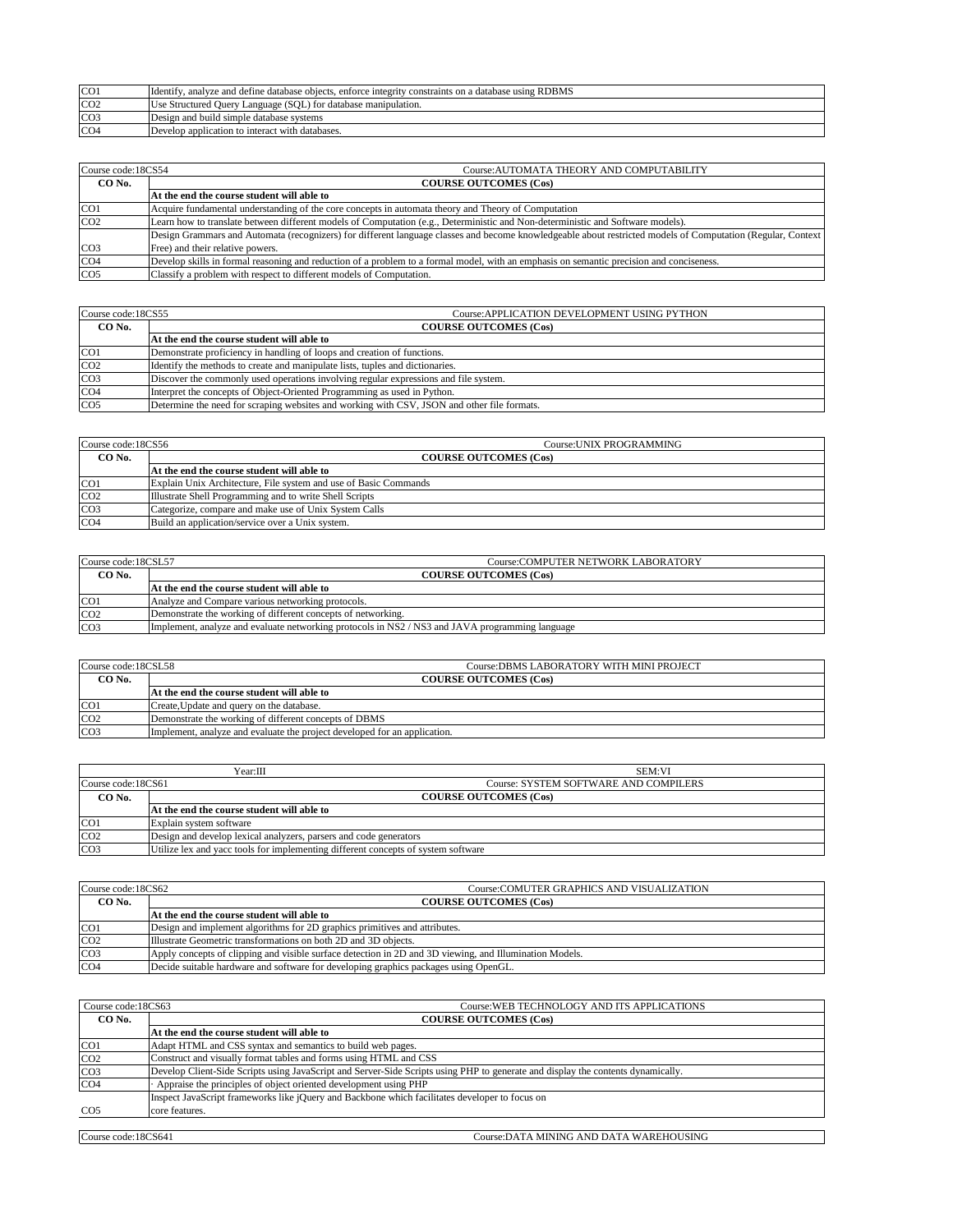| CO No.          | <b>COURSE OUTCOMES (Cos)</b>                                   |  |
|-----------------|----------------------------------------------------------------|--|
|                 | At the end the course student will able to                     |  |
| CO <sub>1</sub> | Identify data mining problems and implement the data warehouse |  |
| CO <sub>2</sub> | Write association rules for a given data pattern.              |  |
| CO <sub>3</sub> | Choose between classification and clustering solution.         |  |

| Course code:18CS642<br>Course: OBJECT ORIENTED MODELING AND DESIGN |                                                                                    |  |
|--------------------------------------------------------------------|------------------------------------------------------------------------------------|--|
| CO No.                                                             | <b>COURSE OUTCOMES (Cos)</b>                                                       |  |
|                                                                    | At the end the course student will able to                                         |  |
| CO <sub>1</sub>                                                    | Describe the concepts of object-oriented and basic class modelling.                |  |
| CO <sub>2</sub>                                                    | Draw class diagrams, sequence diagrams and interaction diagrams to solve problems. |  |
| CO <sub>3</sub>                                                    | Choose and apply a befitting design pattern for the given problem.                 |  |

| Course code:18CS643 | Course: CLOUD COMPUTING AND ITS APPLICATIONS                                                    |  |
|---------------------|-------------------------------------------------------------------------------------------------|--|
| CO No.              | <b>COURSE OUTCOMES (Cos)</b>                                                                    |  |
|                     | At the end the course student will able to                                                      |  |
| CO <sub>1</sub>     | Explain cloud computing, virtualization and classify services of cloud computing                |  |
| CO <sub>2</sub>     | Illustrate architecture and programming in cloud                                                |  |
| CO <sub>3</sub>     | Describe the platforms for development of cloud applications and List the application of cloud. |  |

| Course code:18CS644 | Course: ADVANCED JAVA AND J2EE                                                                                               |  |
|---------------------|------------------------------------------------------------------------------------------------------------------------------|--|
| CO No.              | <b>COURSE OUTCOMES (Cos)</b>                                                                                                 |  |
|                     | At the end the course student will able to                                                                                   |  |
| CO <sub>1</sub>     | Interpret the need for advanced Java concepts like enumerations and collections in developing modular and efficient programs |  |
| CO <sub>2</sub>     | Build client-server applications and TCP/IP socket programs                                                                  |  |
| CO <sub>3</sub>     | Illustrate database access and details for managing information using the JDBC API                                           |  |
| CO <sub>4</sub>     | Describe how servlets fit into Java-based web application architecture                                                       |  |
| CO <sub>5</sub>     | Develop reusable software components using Java Beans                                                                        |  |

| Course code: 18CS645 | Course: SYSTEM MODELLING AND SIMULATION.                                                                   |  |
|----------------------|------------------------------------------------------------------------------------------------------------|--|
| CO No.               | <b>COURSE OUTCOMES (Cos)</b>                                                                               |  |
|                      | At the end the course student will able to                                                                 |  |
| CO <sub>1</sub>      | Explain the system concept and apply functional modeling method to model the activities of a static system |  |
| CO <sub>2</sub>      | Describe the behavior of a dynamic system and create an analogous model for a dynamic system;              |  |
| CO <sub>3</sub>      | Simulate the operation of a dynamic system and make improvement according to the simulation results.       |  |

| Course code:18CS651 | Course: MOBILE APPLICATION DEVELOPMENT                                                          |  |
|---------------------|-------------------------------------------------------------------------------------------------|--|
| CO No.              | <b>COURSE OUTCOMES (Cos)</b>                                                                    |  |
|                     | At the end the course student will able to                                                      |  |
| CO <sub>1</sub>     | Create, test and debug Android application by setting up Android development environment        |  |
| CO <sub>2</sub>     | Implement adaptive, responsive user interfaces that work across a wide range of devices.        |  |
| CO <sub>3</sub>     | Infer long running tasks and background work in Android applications                            |  |
| CO <sub>4</sub>     | Demonstrate methods in storing, sharing and retrieving data in Android applications             |  |
| CO <sub>5</sub>     | Analyze performance of android applications and understand the role of permissions and security |  |
| CO <sub>6</sub>     | Describe the steps involved in publishing Android application to share with the world           |  |

| Course code:18CS652 | Course: INTRODUCTION TO DATA SRUCTURES AND ALGORITHM         |  |
|---------------------|--------------------------------------------------------------|--|
| CO No.              | <b>COURSE OUTCOMES (Cos)</b>                                 |  |
|                     | At the end the course student will able to                   |  |
| CO <sub>1</sub>     | Identify different data structures in C programming language |  |
| CO <sub>2</sub>     | Appraise the use of data structures in problem solving       |  |
| CO <sub>3</sub>     | Implement data structures using C programming language.      |  |

| Course code:18CS653 | Course: PROGRAMMING IN JAVA                                                 |  |
|---------------------|-----------------------------------------------------------------------------|--|
| CO No.              | <b>COURSE OUTCOMES (Cos)</b>                                                |  |
|                     | At the end the course student will able to                                  |  |
| CO <sub>1</sub>     | Explain the object-oriented concepts and JAVA.                              |  |
| CO <sub>2</sub>     | Develop computer programs to solve real world problems in Java.             |  |
| CO <sub>3</sub>     | Develop simple GUI interfaces for a computer program to interact with users |  |

| Course code:18CS654 | Course: INTRODUCTION TO OPERATING SYSTEM                                 |  |
|---------------------|--------------------------------------------------------------------------|--|
| CO No.              | <b>COURSE OUTCOMES (Cos)</b>                                             |  |
|                     | At the end the course student will able to                               |  |
| CO <sub>1</sub>     | Explain the fundamentals of operating system                             |  |
| CO <sub>2</sub>     | Comprehend process management, memory management and storage management. |  |
| CO <sub>3</sub>     | Familiar with various types of operating systems                         |  |

| Course code:18CSL66 | Course: SYSTEM SOFTWARE LABORATORY                                                                                        |
|---------------------|---------------------------------------------------------------------------------------------------------------------------|
| CO No.              | <b>COURSE OUTCOMES (Cos)</b>                                                                                              |
|                     | At the end the course student will able to                                                                                |
| CO <sub>1</sub>     | Implement and demonstrate Lexer's and Parser's                                                                            |
| CO <sub>2</sub>     | Evaluate different algorithms required for management, scheduling, allocation and communication used in operating system. |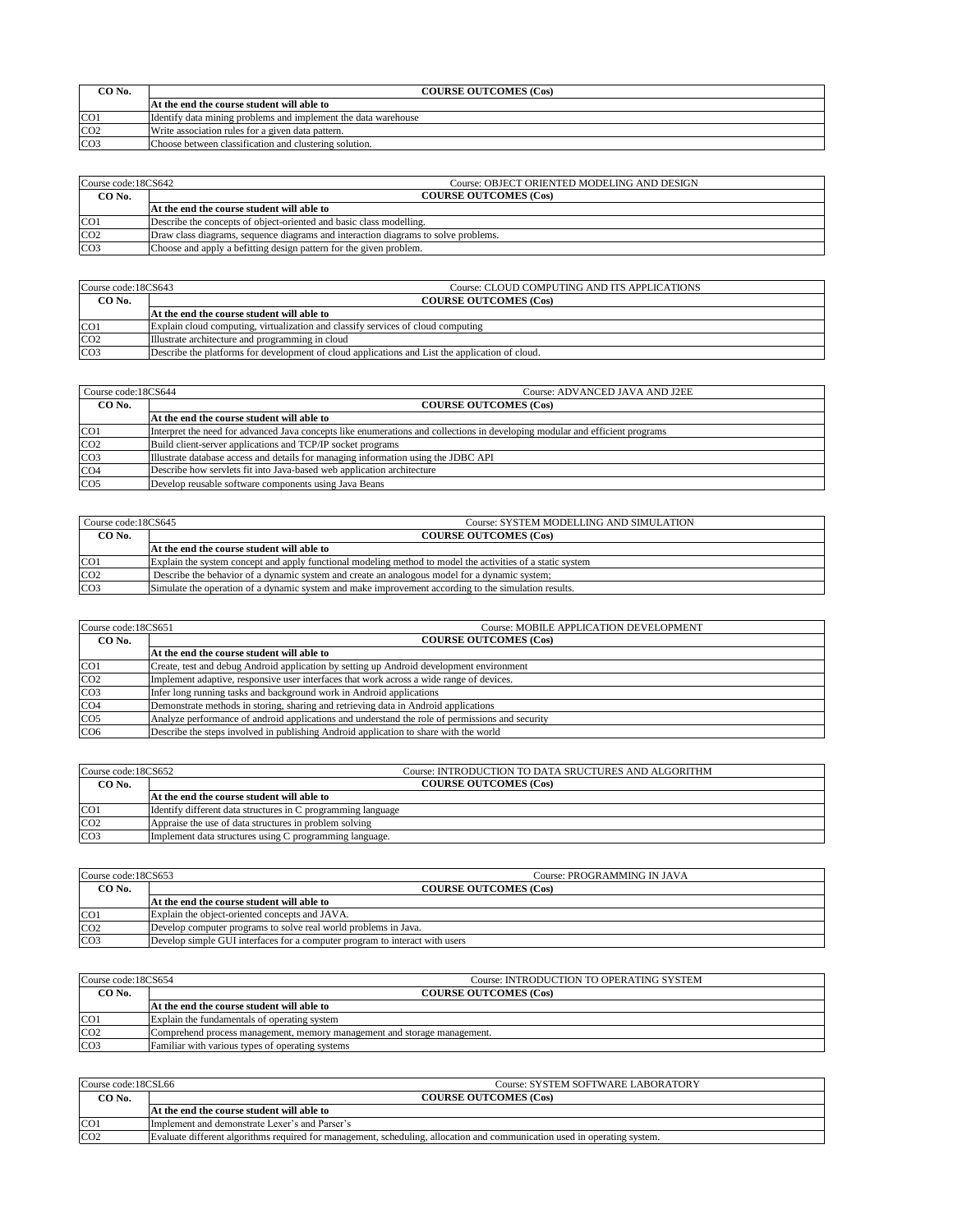| Course code:18CSL67 |                                                       | Course: COMPUTER GRAPHICS LABORATORY WITH MINI PROJECT |
|---------------------|-------------------------------------------------------|--------------------------------------------------------|
| CO <sub>No.</sub>   | <b>COURSE OUTCOMES (Cos)</b>                          |                                                        |
|                     | At the end the course student will able to            |                                                        |
| CO <sub>1</sub>     | Apply the concepts of computer graphics               |                                                        |
| CO <sub>2</sub>     | Implement computer graphics applications using OpenGL |                                                        |
| CO <sub>3</sub>     | Animate real world problems using OpenGL              |                                                        |

| Course code:18CSMP68 | Course: MOBILE APPLICATION DEVELOPMENT                                                    |  |
|----------------------|-------------------------------------------------------------------------------------------|--|
| CO No.               | <b>COURSE OUTCOMES (Cos)</b>                                                              |  |
|                      | At the end the course student will able to                                                |  |
| CO <sub>1</sub>      | Create, test and debug Android application by setting up Android development environment. |  |
| CO <sub>2</sub>      | Implement adaptive, responsive user interfaces that work across a wide range of devices.  |  |
| CO <sub>3</sub>      | Infer long running tasks and background work in Android applications.                     |  |
| CO <sub>4</sub>      | Demonstrate methods in storing, sharing and retrieving data in Android applications.      |  |
| CO <sub>5</sub>      | Infer the role of permissions and security for Android applications.                      |  |

|                    | Year:IV                                                             | <b>SEM:VII</b>                                       |
|--------------------|---------------------------------------------------------------------|------------------------------------------------------|
| Course code:18CS71 |                                                                     | Course: ARTIFICIAL INTELLIGENCE AND MACHINE LEARNING |
| CO <sub>No.</sub>  |                                                                     | <b>COURSE OUTCOMES (Cos)</b>                         |
|                    | At the end the course student will able to                          |                                                      |
| CO <sub>1</sub>    | Appaise the theory of Artificial intelligence and Machine Learning. |                                                      |
| CO <sub>2</sub>    | Illustrate the working of AI and ML Algorithms.                     |                                                      |
| CO <sub>3</sub>    | Demonstrate the applications of AI and ML.                          |                                                      |

| Course code:18CS72      | Course: BIG DATA AND ANALYTICS                                                                   |  |
|-------------------------|--------------------------------------------------------------------------------------------------|--|
| CO No.                  | <b>COURSE OUTCOMES (Cos)</b>                                                                     |  |
|                         | At the end the course student will able to                                                       |  |
| CO <sub>1</sub>         | Understand fundamentals of Big Data analytics.                                                   |  |
| CO <sub>2</sub>         | Investigate Hadoop framework and Hadoop Distributed File system.                                 |  |
| CO <sub>3</sub>         | Illustrate the concepts of NoSQL using MongoDB and Cassandra for Big Data.                       |  |
| CO <sub>4</sub>         | Demonstrate the MapReduce programming model to process the big data along with Hadoop tools.     |  |
| $\overline{\text{CO5}}$ | Use Machine Learning algorithms for real world big data.                                         |  |
| CO <sub>6</sub>         | Analyze web contents and Social Networks to provide analytics with relevant visualization tools. |  |

| Course code:18CS731 | Course: SOFTWARE ARCHITECTURE AND DESIGN PATTERNS                                                                                 |
|---------------------|-----------------------------------------------------------------------------------------------------------------------------------|
| CO No.              | <b>COURSE OUTCOMES (Cos)</b>                                                                                                      |
|                     | At the end the course student will able to                                                                                        |
| CO1                 | Design and implement codes with higher performance and lower complexity                                                           |
| CO <sub>2</sub>     | Be aware of code qualities needed to keep code flexible                                                                           |
| CO <sub>3</sub>     | Experience core design principles and be able to assess the quality of a design with respect to these principles.                 |
| CO <sub>4</sub>     | Capable of applying these principles in the design of object oriented systems.                                                    |
| CO <sub>5</sub>     | Demonstrate an understanding of a range of design patterns. Be capable of comprehending a design presented using this vocabulary. |
| CO <sub>6</sub>     | Be able to select and apply suitable patterns in specific contexts                                                                |

| Course code:18CS732<br>Course: HIGH PERFORMANCE COMPUTING                              |  |
|----------------------------------------------------------------------------------------|--|
| <b>COURSE OUTCOMES (Cos)</b>                                                           |  |
| At the end the course student will able to                                             |  |
| Illustrate the key factors affecting performance of CSE applications                   |  |
| Illusrate mapping of applications to high-performance computing systems                |  |
| Apply hardware/software co-design for achieving performance on real-world applications |  |
|                                                                                        |  |

| Course code:18CS733 | <b>Course: ADVANCED COMPUTER ARCHITECTURES</b>                       |
|---------------------|----------------------------------------------------------------------|
| CO <sub>No.</sub>   | <b>COURSE OUTCOMES (Cos)</b>                                         |
|                     | At the end the course student will able to                           |
| CO <sub>1</sub>     | Explain the concepts of parallel computing and hardware technologies |
| CO <sub>2</sub>     | Compare and contrast the parallel architectures                      |
| CO <sub>3</sub>     | Illustrate parallel programming concepts                             |

| Course code:18CS734 | Course: USER INTERFACE DESIGN                                                                               |
|---------------------|-------------------------------------------------------------------------------------------------------------|
| $CO$ No.            | <b>COURSE OUTCOMES (Cos)</b>                                                                                |
|                     | At the end the course student will able to                                                                  |
| CO <sub>1</sub>     | Design the User Interface, design, menu creation, windows creation and connection between menus and windows |

| Course code:18CS741 | Course: DIGITAL IMAGE PROCESSING                              |
|---------------------|---------------------------------------------------------------|
| CO No.              | <b>COURSE OUTCOMES (Cos)</b>                                  |
|                     | At the end the course student will able to                    |
| CO <sub>1</sub>     | Explain fundamentals of image processing                      |
| CO <sub>2</sub>     | Compare transformation algorithms                             |
| CO <sub>3</sub>     | Contrast enhancement, segmentation and compression techniques |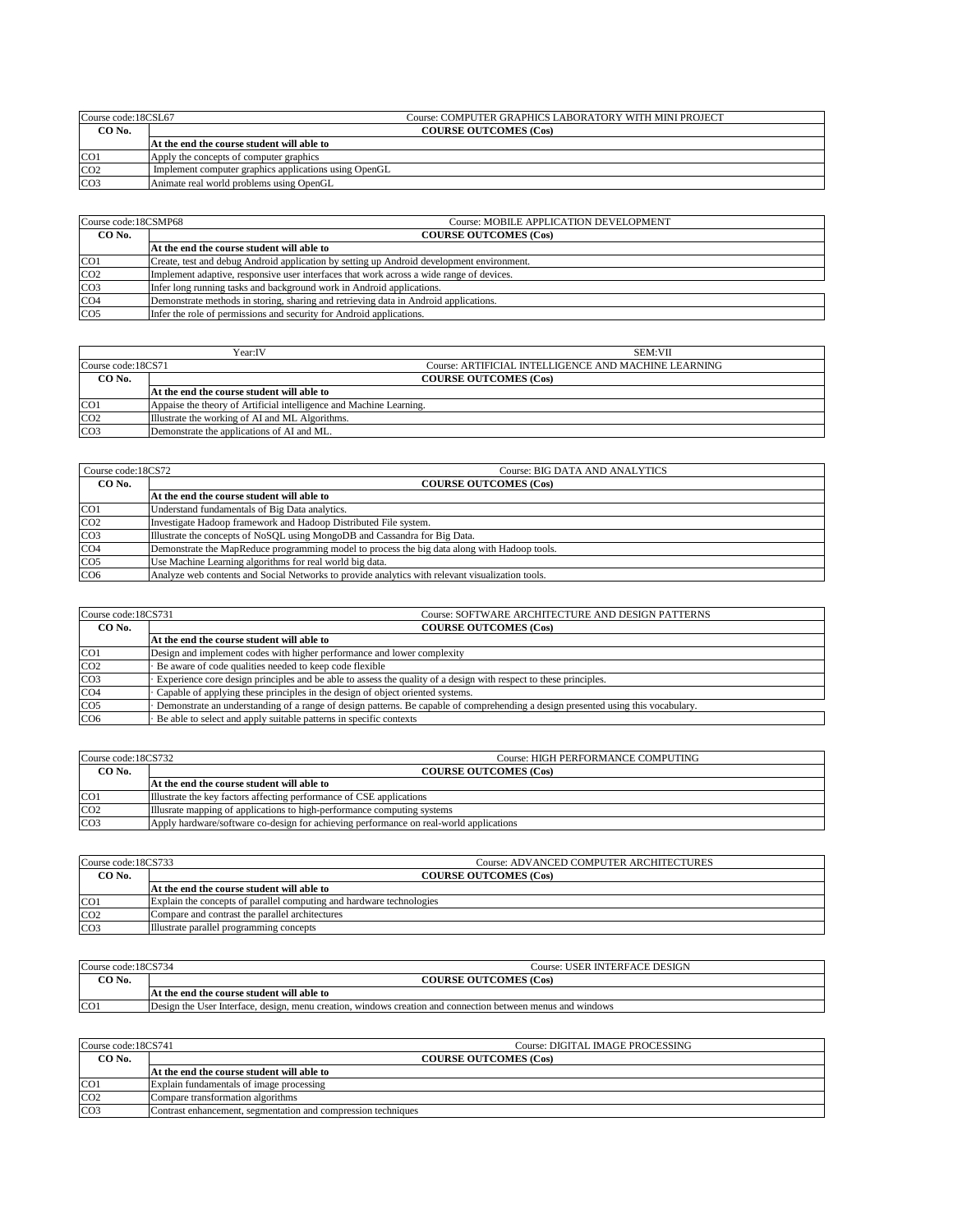| Course code:18CS742<br>Course: NETWORK MANAGEMENT |                                                                                                                                                       |
|---------------------------------------------------|-------------------------------------------------------------------------------------------------------------------------------------------------------|
| CO No.                                            | <b>COURSE OUTCOMES (Cos)</b>                                                                                                                          |
|                                                   | At the end the course student will able to                                                                                                            |
| CO <sub>1</sub>                                   | Analyze the issues and challenges pertaining to management of emerging network technologies such as wired/wireless networks and high-speed internets. |
| CO <sub>2</sub>                                   | Apply network management standards to manage practical networks                                                                                       |
| CO <sub>3</sub>                                   | Formulate possible approaches for managing OSI network model.                                                                                         |
| CO <sub>4</sub>                                   | Use on SNMP for managing the network                                                                                                                  |
| CO <sub>5</sub>                                   | Use RMON for monitoring the behavior of the network                                                                                                   |
| CO <sub>6</sub>                                   | Identify the various components of network and formulate the scheme for the managing them                                                             |

| Course code:18CS743 | <b>Course: NATURAL LANGUAGE PROCESSING</b>   |
|---------------------|----------------------------------------------|
| CO <sub>No.</sub>   | <b>COURSE OUTCOMES (Cos)</b>                 |
|                     | At the end the course student will able to   |
| CO <sub>1</sub>     | Analyze the natural language text.           |
| CO <sub>2</sub>     | Define the importance of natural language.   |
| CO <sub>3</sub>     | Understand the concepts Text mining.         |
| CO <sub>4</sub>     | Illustrate information retrieval techniques. |

| Course code:18CS744 | Course: CRYPTOGRAPHY                                    |  |
|---------------------|---------------------------------------------------------|--|
| CO No.              | <b>COURSE OUTCOMES (Cos)</b>                            |  |
|                     | At the end the course student will able to              |  |
| CO <sub>1</sub>     | Define cryptography and its principles                  |  |
| CO <sub>2</sub>     | Explain Cryptography algorithms                         |  |
| CO <sub>3</sub>     | Illustrate Public and Private key cryptography          |  |
| CO <sub>4</sub>     | Explain Key management, distribution and ceritification |  |
| CO <sub>5</sub>     | Explain authentication protocols                        |  |
| CO <sub>6</sub>     | Tell about IPSec                                        |  |

| Course code:18CS745 | Course: ROBOTIC PROCESS AUTOMATION DESIGN & DEVELOPMENT                                     |
|---------------------|---------------------------------------------------------------------------------------------|
| CO No.              | <b>COURSE OUTCOMES (Cos)</b>                                                                |
|                     | At the end the course student will able to                                                  |
| CO <sub>1</sub>     | To understand Basic Programming concepts and the underlying logic/structure                 |
| CO <sub>2</sub>     | To Describe RPA, where it can be applied and how its implemented                            |
| CO <sub>3</sub>     | To Describe the different types of variables, Control Flow and data manipulation techniques |
| CO <sub>4</sub>     | To Understand Image, Text and Data Tables Automation                                        |
| CO <sub>5</sub>     | To Describe automation to Email and various types of Exceptions and strategies to handle    |

| Course code:18CS751 | Course: INTRODUCTION TO BIG DATA ANALYTICS       |
|---------------------|--------------------------------------------------|
| CO <sub>No.</sub>   | <b>COURSE OUTCOMES (Cos)</b>                     |
|                     | At the end the course student will able to       |
| CO <sub>1</sub>     | Explain the importance of data and data analysis |
| CO <sub>2</sub>     | Interpret the probabilistic models for data      |
| CO <sub>3</sub>     | Define hypothesis, uncertainty principle         |
| CO <sub>4</sub>     | Evaluate regression analysis                     |

| Course code:18CS752 | Course: PYTHON APPLICATION PROGRAMMING                                                                                      |
|---------------------|-----------------------------------------------------------------------------------------------------------------------------|
| CO No.              | <b>COURSE OUTCOMES (Cos)</b>                                                                                                |
|                     | At the end the course student will able to                                                                                  |
| CO <sub>1</sub>     | Examine Python syntax and semantics and be fluent in the use of Python flow control and functions.                          |
| CO <sub>2</sub>     | Demonstrate proficiency in handling Strings and File Systems.                                                               |
| CO <sub>3</sub>     | Create, run and manipulate Python Programs using core data structures like Lists, Dictionaries and use Regular Expressions. |
| CO <sub>4</sub>     | Interpret the concepts of Object-Oriented Programming as used in Python.                                                    |
| CO <sub>5</sub>     | Implement exemplary applications related to Network Programming, Web Services and Databases in Python.                      |

| Course code:18CS753 | Course: INTRODUCTION TO ARTIFICIAL INTELLIGENCE         |
|---------------------|---------------------------------------------------------|
| CO <sub>No.</sub>   | <b>COURSE OUTCOMES (Cos)</b>                            |
|                     | At the end the course student will able to              |
| CO <sub>1</sub>     | Identify the AI based problems                          |
| CO <sub>2</sub>     | Apply techniques to solve the AI problems               |
| CO <sub>3</sub>     | Define learning and explain various learning techniques |
| CO <sub>4</sub>     | Discuss on expert systems                               |

| Course code:18CS754 | Course: INTRODUCTION TO DOT NET FRAMEWORK FOR APPLICATION                                                                  |
|---------------------|----------------------------------------------------------------------------------------------------------------------------|
| CO No.              | <b>COURSE OUTCOMES (Cos)</b>                                                                                               |
|                     | At the end the course student will able to                                                                                 |
| CO <sub>1</sub>     | Build applications on Visual Studio .NET platform by understanding the syntax and semantics of C#                          |
| CO <sub>2</sub>     | Demonstrate Object Oriented Programming concepts in C# programming language                                                |
| CO <sub>3</sub>     | Design custom interfaces for applications and leverage the available built-in interfaces in building complex applications. |
| CO <sub>4</sub>     | Illustrate the use of generics and collections in C#                                                                       |
| CO <sub>5</sub>     | Compose queries to query in-memory data and define own operator behaviour                                                  |
|                     |                                                                                                                            |

| Course<br>code:18CSL/6 | <b>ABORATORY</b><br>J JGENCE<br>$\sim$<br>'HINE<br>гінс<br>` AND MAC<br>ARNING<br>INTEI<br><b>COULES</b><br>`IА. |
|------------------------|------------------------------------------------------------------------------------------------------------------|
| ) No.                  | COUTCOMES (Cos)<br>JURSE                                                                                         |